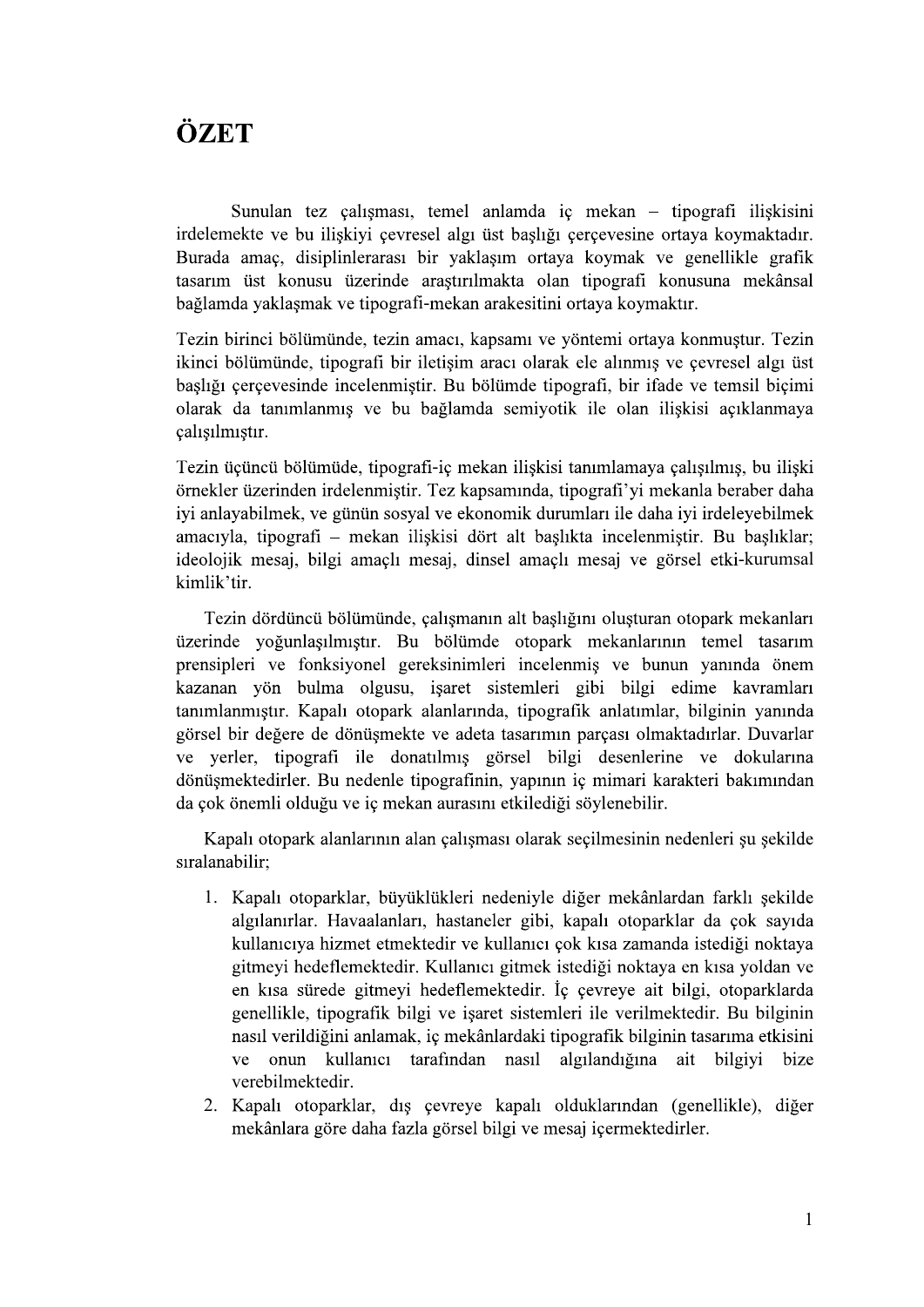Alan çalışması ve tipografi-iç mekan ilişkisinin kapalı otopark alanları üzerinden irdelendiği analizler beşinci bölümde yer almaktadır. Alan çalışmasında, Trump Tower ve Sishane Otopark olmak üzere iki farklı otopark yeri seçilmiştir. Bu otoparklar, son dönem tasarım anlayısını yansıtmaları, yenilikçi bir iç mekan tavrı sergilemeleri, tipografiyi bilgi edinme ile beraber bir iç mimari bilesenine dönüştürmeleri bakımından öne çıkmaktadırlar. Her iki iç mekanda tipografik anlatımlar mekânsal durumları ile birlikte irdelenmiş, karşılaştırılmış ve yapılan görsel ve biçimsel çözümlemelerle ortaya konmustur.

Tipografinin, iç mekanda 3 farklı ana bağlam içerisinde ortaya konduğu görümektedir. Bunlar; yön bulma amaçlı, bilgi verme amaçlı ve bir tasarım bileşeni varatma amaçlı olduğu söylenebilir. Özellikle üçüncü başlık, tipografiyi bir mekânsal değere kavusturmakta ve bir mekânsal kimlik öğesi olarak karsımıza çıkarmaktadır. Tez çalışması, yapılan okumalar, analizler ve görsel çözümlemeler üzerinden, tipografinin mekan içerisindeki mekânsal biçimlenmesini ortaya koymaktadır. İki otopark örneği üzerinden yapılan analizler, benzer bilgi verme eylemlerinin farklı şekilde gerçekleştirildiğini, tipografik dilin farklılık gösterdiğini ortaya koymaktadır. Diğer bir devisle her iki örnekte benzer bilgiler farklı bicimde verilmeve calısılmıs, bu düsünce de farklı tipografik ve görsel anlatımların olusmasına neden olmustur.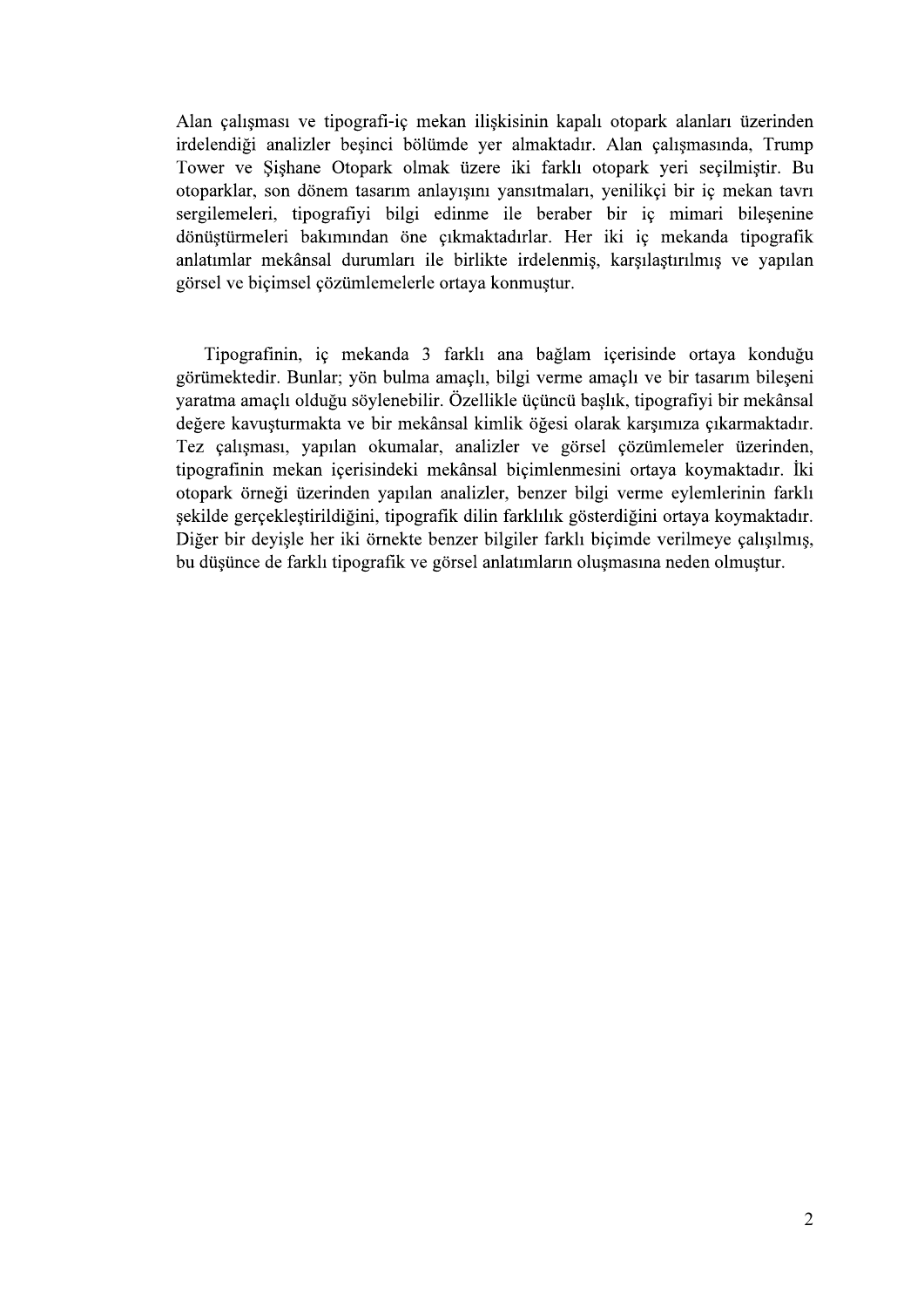## **ABSTRACT**

The presented thesis study examines the relationship between interior space and typography in the basic sense, and reveals this relationship in the framework of the topography of environmental perception. The aim here is to come up with an **ABSTRACT**<br>The presented thesis study examines the relationship between interior space and<br>typography in the basic sense, and reveals this relationship in the framework of the<br>topography of environmental perception. The ai establish the typography-space interface, which is usually being explored on the graphic design top.

In the first part of the thesis, the purpose, scope and method of the thesis are **ABSTRACT**<br>The presented thesis study examines the relationship between interior space and<br>typography in the basic sense, and reveals this relationship in the framework of the<br>topography in the basic sense, and reveals thi communication and environmental perception and has been examined within the context of the superset. In this section, typography is also defined as a form of expression and representation, and in this context the relationship with semiotics has been explained.

In the third chapter of the thesis, the relationship between typography and interior space is defined and this relation is examined through examples. Within the scope of the thesis, in order to be able to understand typography better with the space and to be able to better understand the social and economic situation of the day, the interdisciplinary approach and to approach the typology in the spatial context and to establish the typography-space interface, which is usually being explored on the graphic design top.<br>
In the first part of the thesis, t Ideological message, informational message, religious message, and visual impactcorporate identity.

In the fourth part of the thesis, the parking spaces that constitute the subheading of the study are concentrated. In this section, the basic design principles and functional requirements of the parking spaces are examined and besides, the concepts of navigation, such as direction finding, sign systems, have been defined. In closed parking spaces, typographic expressions are transformed into visual values besides been explained.<br>
In the third chapter of the thesis, the relationship between typography and<br>
interior space is defined and this relation is examined through examples. Within the<br>
scope of the thesis, in order to be able t patterns and texts of visual information equipped with typography. For this reason, it can be said that typography is very important in terms of interior architecture In the third chapter of the thesis, the relationship between typography and<br>interior space is defined and this relation is examined through examples. Within the<br>scope of the thesis, in order to be able to understand typogr

The reasons for the selection of closed parking areas as field work can be listed as follows:

1. Indoor car parks are perceived differently from other places due to their size. Like airports, hospitals, closed car parks serve a large number of users and the user is aims to get to where he wants in a very short time. The user aims to go to the point where he wants to go from the shortest route and as soon as possible. Information about the inner circle is usually given in parking lots with typographic information and signaling systems. Understanding how this information is given can give us the